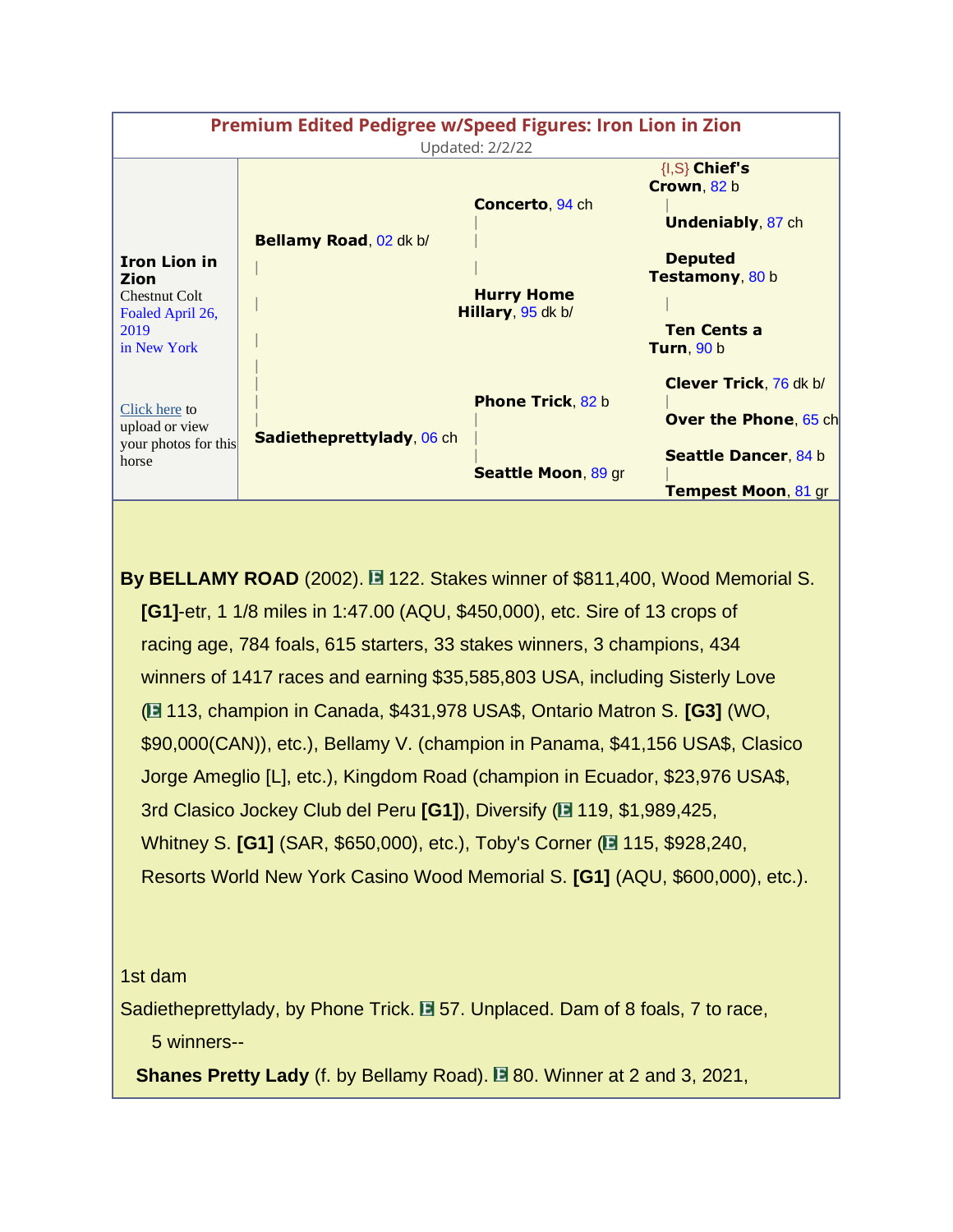\$120,665, 3rd New York Stallion Series S.-R (AQU, \$30,000). Grassady (g. by Bluegrass Cat).  $\Box$  90. 5 wins at 3 and 4, \$104,003. Iron Lion in Zion (c. by Bellamy Road).  $\Box$  71. See below. Very Stable Genius (f. by Posse). **E** 61. Winner at 3, \$34,635. Pumpernickel Basil (f. by Midshipman). **E** 55. Winner in 1 start at 3, \$19,800.

Siena Sunshine (f. by Lemon Drop Kid). **E** 35. Placed at 3.

2nd dam

- **Seattle Moon, by Seattle Dancer. E 89. Winner at 2 and 3, \$56,016, 3rd Shady**  Well S.[LR] (WO, \$12,067(CAN)). Half-sister to **Destination Moon** (\$37,820, 3rd Summer S. **[G3]**). Dam of 9 winners--
	- **MOHEGAN SKY** (f. by Straight Man). **113. 5 wins, 3 to 5, \$280,294, Music**  Prince S.[LR] (BEL, \$46,500), 2nd Dynamic Lisa S.[LR] (BEL, \$16,100), Memories of Silver S. (BEL, \$13,450), Stage View S.-R (BEL, \$13,950), 3rd Jaipur S. **[G3]** (BEL, \$16,330), Lightning City S. (TAM, \$5,000), Candy Eclair S. (MTH, \$6,600). Producer.
	- **VOUS** (f. by Wild Rush). **106. 2 wins at 2, \$227,905, Hollywood Wildcat S.**  [L] (CRC, \$60,000), 2nd Calder Oaks [L] (CRC, \$40,000), Via Borghese S. (GP, \$13,610), 3rd Sands Point S. **[G3]** (BEL, \$11,480), The Very One H. **[G3]** (GP, \$11,000), Virginia Oaks [L] (CNL, \$22,000). Dam of--
		- Rogue (f. by First Samurai).  $\Box$  94. 8 wins, 3 to 5, \$135,413. Dam of--**RUBY LOVE (CHI)** (f. by Scat Daddy).  $\Box$  91. 3 wins in 3 starts at 2 in Chile, \$48,523 (USA\$), champion 2-year-old filly in Chile, Arturo Lyon Pena **[G1]**, Julio Subercaseaux Browne **[G3]**.
	- **Seattle Mission** (g. by Strategic Mission). **103.** Winner at 2 and 4, \$125,200, 2nd New York Stallion Cab Calloway S.[LR] (SAR, \$20,000).
	- **Deities Day** (f. by Buddha). **E** 82. Winner at 2, \$66,037, 3rd Glory in Motion S. (AQU, \$6,850). Producer.

Salty O'Rourke (g. by Salt Lake).  $\Box$  105. 15 wins, 3 to 7, \$204,430.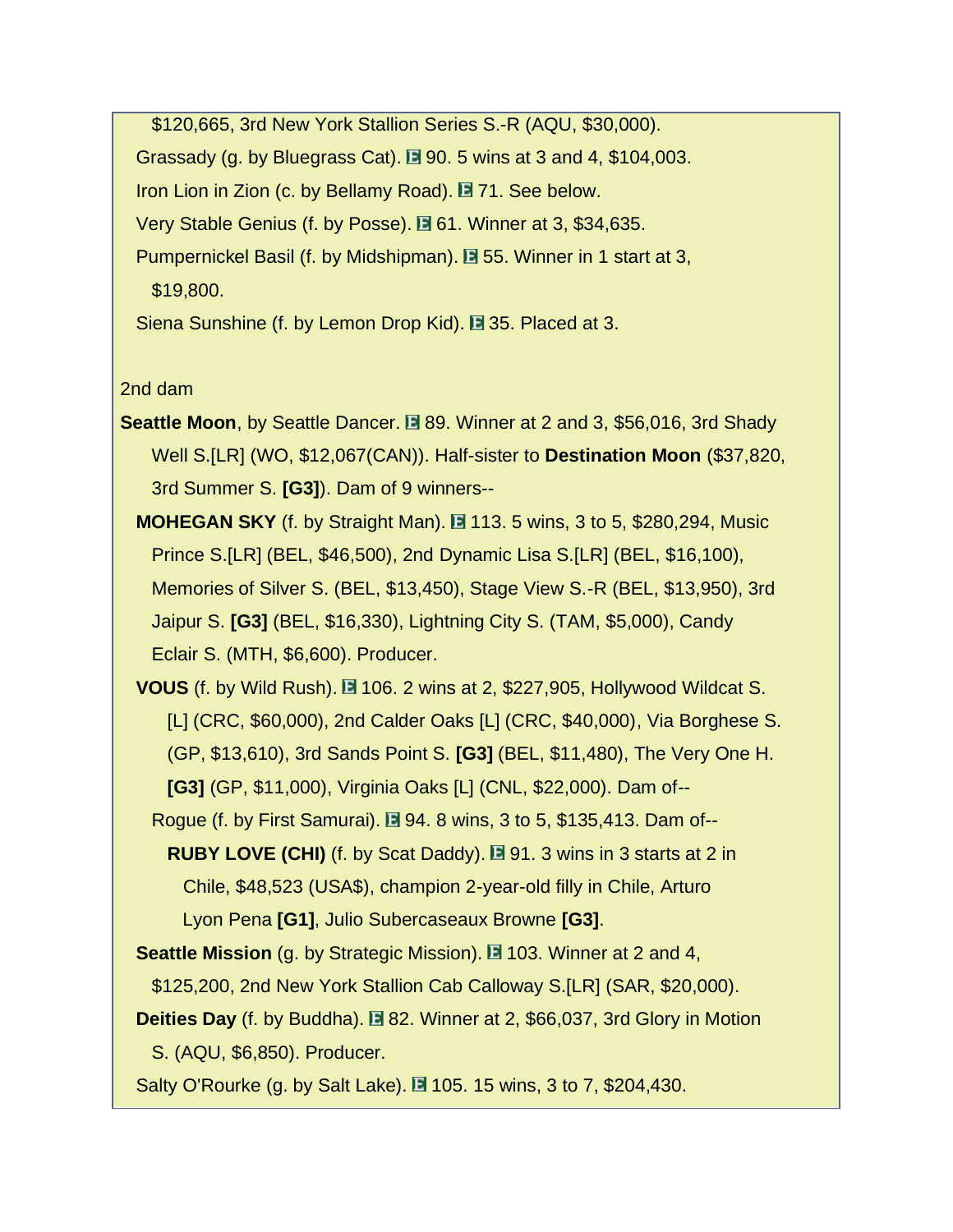Funny Money (f. by Dehere).  $\Box$  99. 3 wins at 4, \$184,884. Producer. Spooning (g. by Gilded Time).  $\Box$  85. Winner at 6 and 7, \$62,530(USA). Gilded Moon (c. by Gilded Time). **E** 88. Winner at 2, \$30,943. Cactus Glacken (g. by Smoke Glacken).  $\square$  87. 4 wins, 3 to 7, \$29,622. Sligo Miss (f. by Straight Man).  $\Box$  62. Placed at 3, \$4,840. Sadietheprettylady (f. by Phone Trick).  $\square$  57. See above.

## 3rd dam

- **TEMPEST MOON**, by Caro (IRE). 3 wins at 2, \$42,740, Singing Susan S., 3rd Post-Deb S.**-G3**. Dam of 6 winners--
	- **Seattle Moon** (f. by Seattle Dancer). **E** 89. Black type placed winner, see above.
	- **Destination Moon** (c. by Believe It). Winner at 4, \$37,820, 3rd Summer S. **[G3]**.
	- Her Mink Coat (f. by Affirmed).  $\Box$  93. 2 wins at 4, \$84,975. Dam of--
		- **=MOONFLUTE (AUS)** (f. by Danehill). Winner at 3 in Australia, \$118,775 (USA\$), Furious S. **[G3]**, 2nd Flight S. **[G1]**, Sweet Embrace S. **[G3]**, 3rd Hobartville S. **[G2]**, Adrian Knox S. **[G3]**. Producer.

Straight Lake (f. by Salt Lake).  $\Box$  84. Winner at 3, \$22,595. Dam of--

 **=Honest Truth (NZ)** (g. by Hussonet). 11 wins, 3 to 10 in Australia and Singapore, \$389,040 (USA\$), 2nd Inglis Insurance Brokers Roman Consul S. **[G2]**.

Pine Away (f. by Pine Bluff). Unraced. Dam of--

- **=ABSOLUT GLAM (AUS)** (f. by =Snowland (AUS)). 4 wins at 3 in Australia, \$829,488 (USA\$), QLD Breeders' & Tattersalls Winter S. **[G1]**, Hollylodge Thoroughbreds Moonee Valley Classic Oaks **[G2]**, Kevin Hayes Boronia S. [L], 2nd Cleanevent Manikato S. **[G1]**, Chubb A. V. Kewney S. **[G2]**, etc. Dam of--
	- **=JAZZ SONG (AUS)** (f. by =Fastnet Rock (AUS)). 3 wins at 3 in Australia, \$202,073 (USA\$), Simpson Construction Typhoon Tracy S.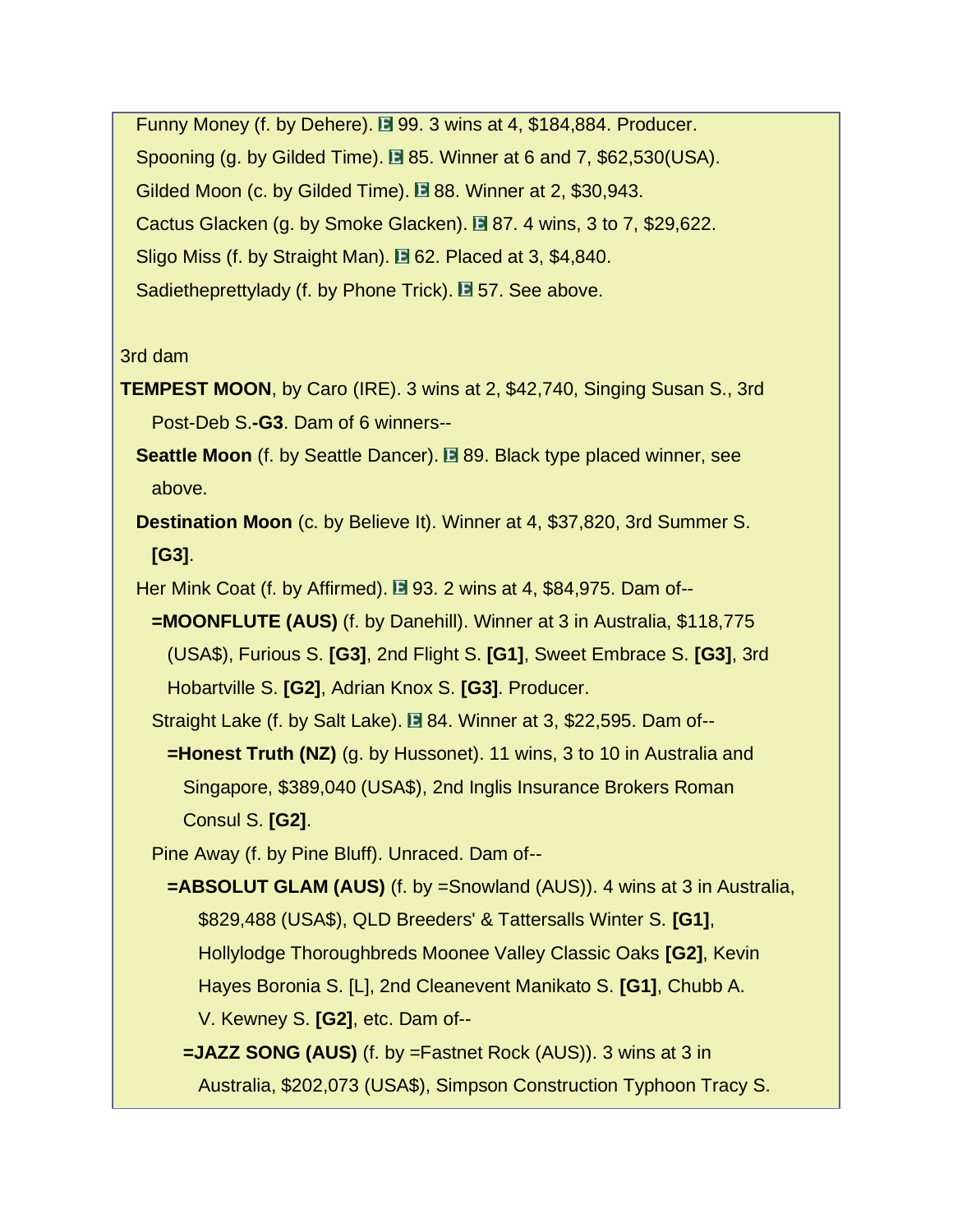**[G3]**, Sky Racing Gai Waterhouse Classic [L], 2nd Sportingbet S. **[G2]**.

**=Shaama (AUS)** (f. by =Redoute's Choice (AUS)). Winner at 2 and 4 in South Africa, \$29,351 (USA\$), 2nd South Africa Nursery **[G1]**.

 **=NOBBY SNIP (AUS)** (g. by =Snippetson (AUS)). 5 wins in 10 starts at 2 and 3 in Australia, placed at 6 and 7 in Hong Kong, \$423,799 (USA\$), McGrath Eskimo Prince S. [L], Tony & Manera Lahood Fireball Quality H. [L], 2nd James Boag Galaxy **[G1]**.

Forever Rafter (f. by Delineator). **E** 69. Winner at 3, \$15,200. Dam of--

 **=MISS GUNPOWDER (AUS)** (f. by =Pendragon (NZ)). 8 wins, 2 to 5 in Australia, \$411,614 (USA\$), Schweppes Thousand Guineas Prelude **[G2]**, Makers Mark Hinkler H. [L], 2nd Ubet Proud Miss S. **[G3]**, Projection Graphics Redelva S. [L], 3rd Lister Quezette S. **[G3]**.

Miss Alphie (f. by Candi's Gold).  $\Box$  95. Placed at 4, \$26,032. Dam of--

**TWENTYTWENTYVISION** (g. by Pollard's Vision). 120. 7 wins, 4 to 8, \$531,487, Rolling Green S. (GG, \$30,350), 2nd Eddie Read S. **[G1]** (DMR, \$80,000), Thunder Road S. **[G3]** (SA, \$20,000), Tokyo City Cup S. **[G3]** (SA, \$20,000), 3rd Shoemaker Mile S. **[G1]** (SA, \$48,000), etc.

**UNUSUAL HEATWAVE** (c. by Unusual Heat). **112. 4 wins, 2 to 5,**  \$488,752, Snow Chief S.[LR] (BHP, \$165,000), Real Good Deal S.[LR] (DMR, \$111,000), Crystal Water S.-R (SA, \$60,000), 2nd Tsunami Slew S. (BHP, \$18,130), 3rd El Cajon S. [L] (DMR, \$12,000). Sire.

**ALPHIE'S BET** (c. by Tribal Rule). **103. 3 wins at 3, \$303,670,**  Sham S. **[G3]** (SA, \$90,000), TVG Snow Chief S.[LR] (HOL, \$120,000), 2nd California Breeders' Champion S.[LR] (SA, \$20,000), 3rd La Jolla H. **[G2]** (DMR, \$18,000), Affirmed H. **[G3]**